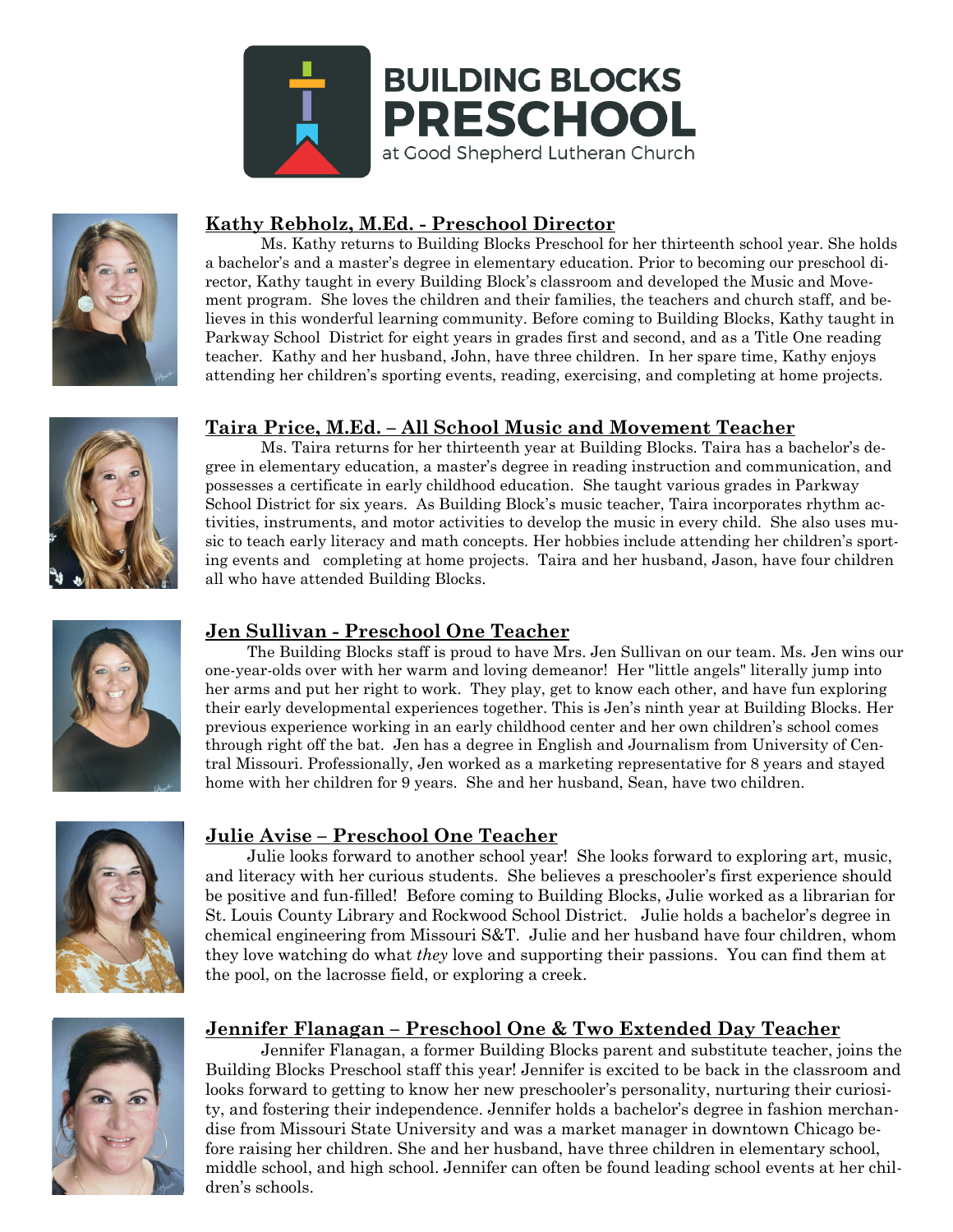

# **Michele Dolan –Preschool Two Teacher and Extended Day Teacher**

Ms. Michele returns for another year at Building Blocks Preschool! Michele comes to us with seven years preschool experience. Her nurturing personality sets children at ease from the get-go. Michele enjoys trying new things with them. Ms. Michele keeps her students on their toes during circle time; you never know what she will pull out of toolbox. Before teaching preschool, Michele was a dance teacher for over 25 years at her family-owned dance studio. Michele and her husband have been married for over 30 years and have three children. Together, they spend a lot of time running their family-owned business, *Casual Tees,* where they are celebrating 30 years of operation.

### **Susie Klemm – Preschool Two Teacher and Extended Day Teacher**



This is Susie's eighth year at Building Blocks Preschool, and she looks forward to her fifth year in the Preschool Two classroom! Her warm-hearted personality makes it easy for children to cling to her. They trust her joyous smile and she can often be found on the floor building towers or reading books with her. Susie enjoys interacting with the children and watching them discover new things. Ms. Susie holds a bachelor's degree in secondary education and spent seven years teaching middle school social studies in Francis Howell School District before raising her four adult children. Susie enjoys spending lots of time at her family farm.

### **Patty Geurkink – Preschool Three Teacher**



After many years away raising her children, Ms. Patty returned to Building Blocks Preschool just nine years ago. Patty has over fifteen years of experience working in early childhood classrooms and is a Missouri certified Parent Educator. Patty was an influential decision maker in the installation of the Building Blocks playground built many years ago. Patty has taught in all our preschool classrooms and appreciates the children at each developmental stage. She enjoys listening to her students express their thoughts and interests. Her enthusiastic, yet calm approach is always well received by our preschoolers and parents! In the classroom, Patty can be found playing games, reading, painting or anything else with her students. Patty and her husband have two college-aged children.



## **Carolyn Miller – Preschool Three Teacher**

This is Ms. Carolyn's fifth year at Building Blocks. Carolyn comes to Building Blocks with a passion for early childhood education and special education. Her playful personality is sure to build a lasting rapport with her students. Her classroom is always filled with opportunities for children to explore their own interests. Carolyn has experience teaching in various early childhood educational settings such as *Action for Autism Academy* formerly known as Howard Park. In addition, Carolyn worked as a paraprofessional for Special School District for six years. Carolyn and her husband have three children and five grandchildren. We are very blessed to have her as part of our wonderful team.